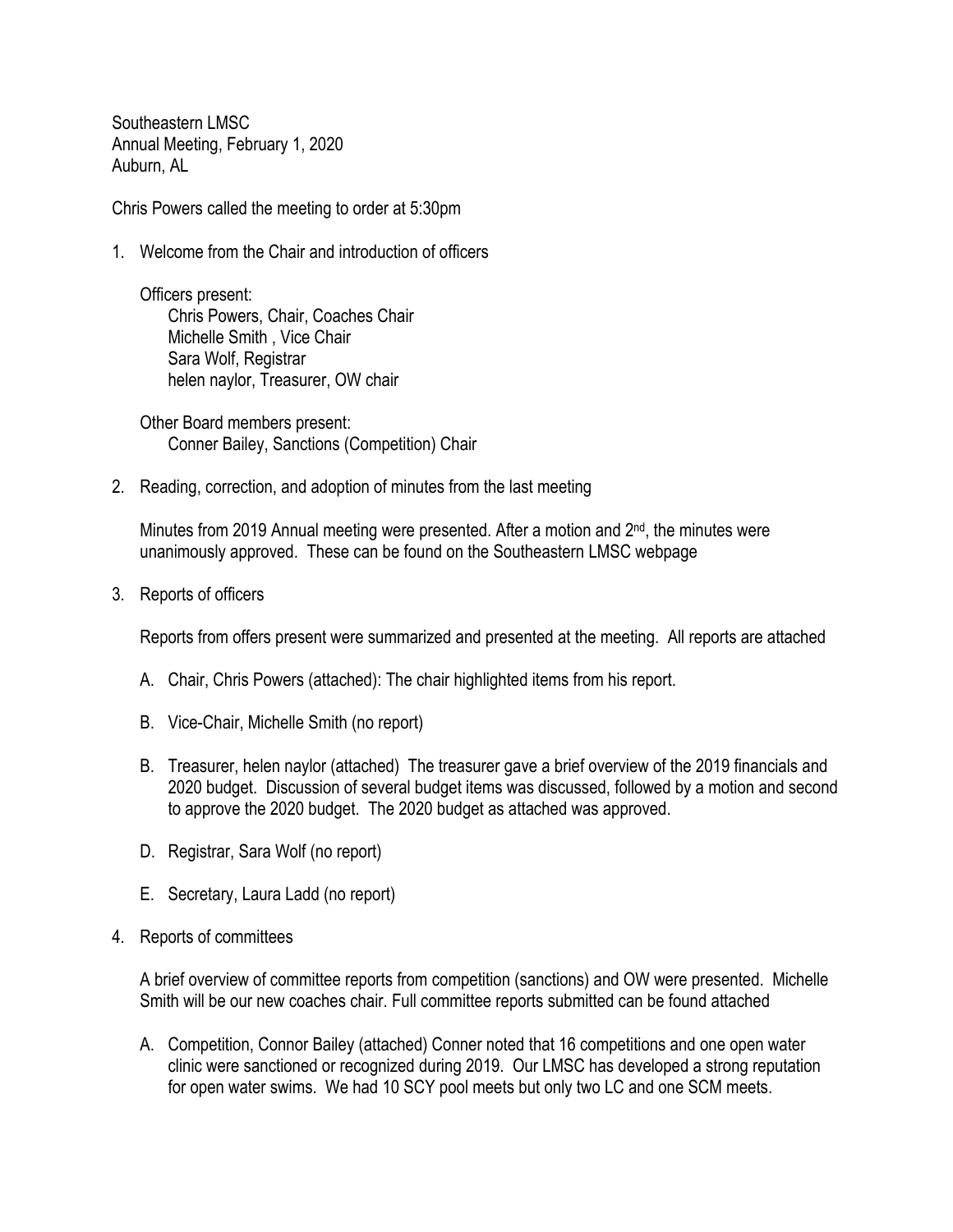- B. Top 10/Records, Rick Schumacher (attached)
- C. Communications & Webmaster, Barbara Calhoun (attached)
- D. Fitness, open position (no report)
- E. Coaches, Chris Powers (attached)
- F. Open Water, helen naylor (attached) helen went through the 3 OW events held last year, Rat Race, Bridges to Bluffs (which was also the OW marathon distance national championship) and Swim the Suck. All 3 events were very successful.

She noted that we will have 1 new event to USMS in 2020, Swim Hobbs Island, and 2 events that will be dual sanctioned, Rat Race and Swim Hobbs Island. She worked with USA Swimming to create a document describing the process for dual sanctioning an event. This can be found on our LMSC website.

- G. Officials, Frank O'Dell (attached)
- H. Distance / postal (no report)
- 5. Old business

We discussed changing the name of our Zone name. Conner Bailey noted that if you accidentally go to dixiezone.com, instead of dixiezone.org (our zone website), it is a white supremacist website. Names suggested in previous discussions included Magnolia zone and Humid zone. All were in favor of the name change and following up with our zone chair, Ed Saltzman, for zone discussion.

6. New business

Chris shared the power point presentation from the National Office that our Zone chair had sent out to the LMSC chairs for discussion. A lengthy analysis followed that brought up more questions than answers. Chris will compile our questions and send to Ed Saltzman.

7. Resolution and Orders

The new Subvention policy was discussed and ratified. Board noted that we will work with any established meets that will struggle without financial assistance. Several suggestions and procedures were discussed and will be revisited should this be needed. We do not want to lose meets if preventable due to financial hardships.

The meeting was adjourned at 6:40pm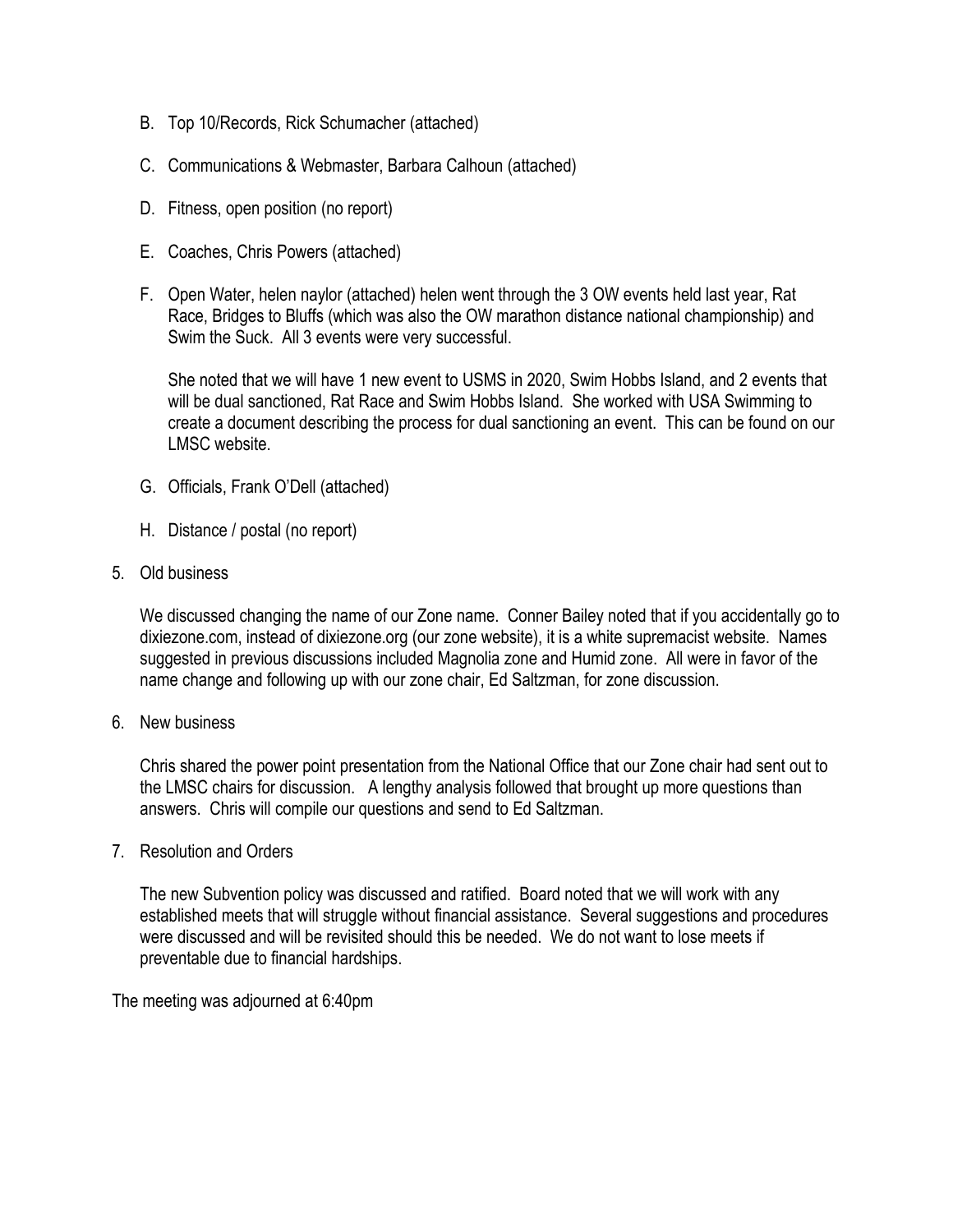#### **Chair report for Annual meeting**

We revised the subvention policy this year, which was passed at a meeting in September. Our stopping the subventions to events that have been in existence for more than 3 years will allow the LMSC to continue to support new events over time.

We are planning to restart the free LMSC stroke clinics this Year with 2 planed. One will be in Knoxville and the other possibly along the Gulf coast in Pensacola or Destin area. The first one we did was a huge success at Auburn and hope to continue that trend but only doing one a year after 2020.

We are looking to fill two board positions again and they are Long Distance and Fitness respectively. Please contact me if you are interested in either one of these committee.

At convention this year the National Office convinced about half the LMSC's national to early adopt the Unified Fee. This new fee for master swimming moves the money for convention hotel expenses to the national office and gives us \$12.00 per member by raising the total fee to \$60. Currently we are getting \$10 per swimmer but we lose our autonomy and control of the budget. Plus, the National Office wants to offer different groups price discounts for the same service you pay full price for. That would mean the person next to you in the lane only paid \$20 for a membership and you paid \$60. We oppose the unified fee but, we may not have a choice if voted in at convention. We are continuing to collect data from the early adopters to see if can determine the effect on our budget.

The National Office also approved a clinic course for coach's based on our recommendation to use Memphis, TN as the host city. They were recommended because they are in need of help to foster growth by creating new clubs and promoting USMS activities. We are looking into ways that the LMSC can help as well.

Please submit your clubs for Gold Club as soon as possible. The USMS search engines pull the Gold Clubs first when recommending a place to swim.

We welcome your thoughts on our programming and governance of the LMSC.

Respectfully,

Chris Powers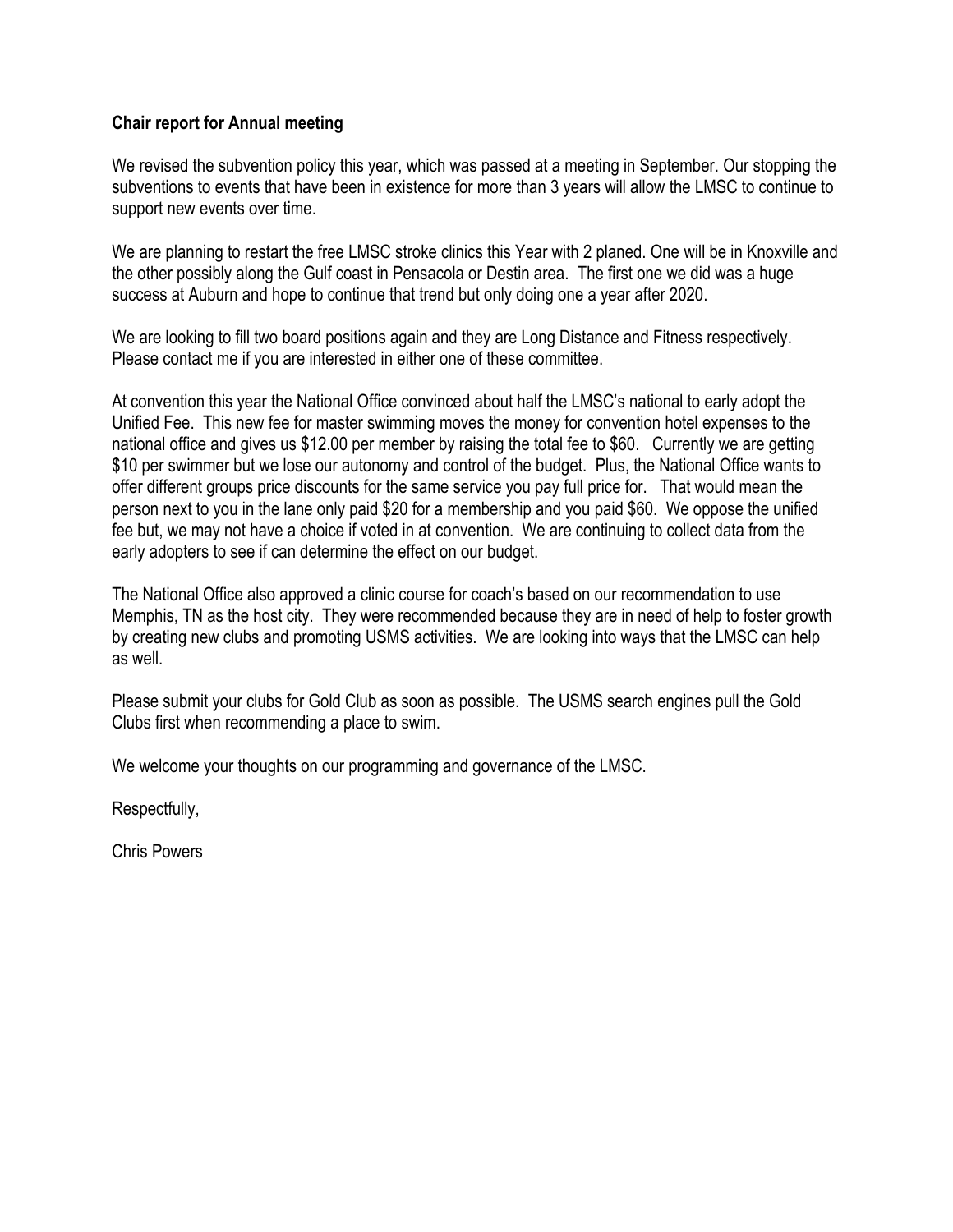#### **Southeastern LMSC Treasurer's Report for 2019**

helen naylor February 1, 2020

#### **2017-2019 Financials**

The 2019 financial report is on page 2, as well as on the webiste. After the election, the financials for the past two years needed to be recreated. In doing so, i discovered that none of the One Event Membership checks had been deposited in 2018. Given the LMSC had already been billed for the national portion of the fee in 2018, i reached out to all the event directors who had One Event fees. All were able to determine that the 2018 checks were not deposited, and all but one recut and resubmitted those checks. Much appreciated to those hosts for doing so.

I also found a couple other discrepancies in subvention payments, but one has been rectified and the other probably will be this year. Again, we appreciate those hosts being willing to work with us.

As a result of now having the financials for the past 2.5 years, the board opted to update the subvention policy. The primary goal is to allow the LMSC to do provide more opportunities for our members while still providing support for new meets and events. The updated policy was sent out to all current event hosts and is posted on the website.

#### **2020 Budget**

The purpose of the Budget (page 3) is to approve allocating funds for events, policies, and programs. The goal of the Board will be to come in at or below budget! We do have some money in the bank right now, thus the deficit budget for 2020. The plan is to spend that down over the next few years and then get to a sustainable income/expense relationship (aka, balanced budget) with a reasonable reserve (usually two years of operating expenses).

Below, i've highlighted some of the bigger changes in income and expenses as compared with 2019 expenditures.

#### **Income**:

 $\ddot{\phantom{1}}$  We are estimating similar income to 2019, excluding the additional revenue from one event registrations last year, as discussed above.

#### **Expenses**:

- $\downarrow$  USMS Fees: We have added a new open water (OW) event this year, Swim Around Hobbs Island, which is reflected in the sanctioning fee increase. Per the subvention update, the LMSC will cover the sanctioning costs for any pool or OW events that meet the criteria.
- $\ddot{\phantom{1}}$  Subvention payments: With the updated subvention policy, the board elected to help ease the transition for our established meets by treating all events as if 2020 was their "third year."
- $\downarrow$  Coaching & LMSC clinics: The board is hoping to host 2 stroke clinics (one in Knoxville with the University of Tennessee coaches, and one in Florida, potentially in conjunction with a USA Team event). We are also hosting an officials clinic at the Auburn meet this weekend for anyone who would like to know more about or potentially become a USMS official.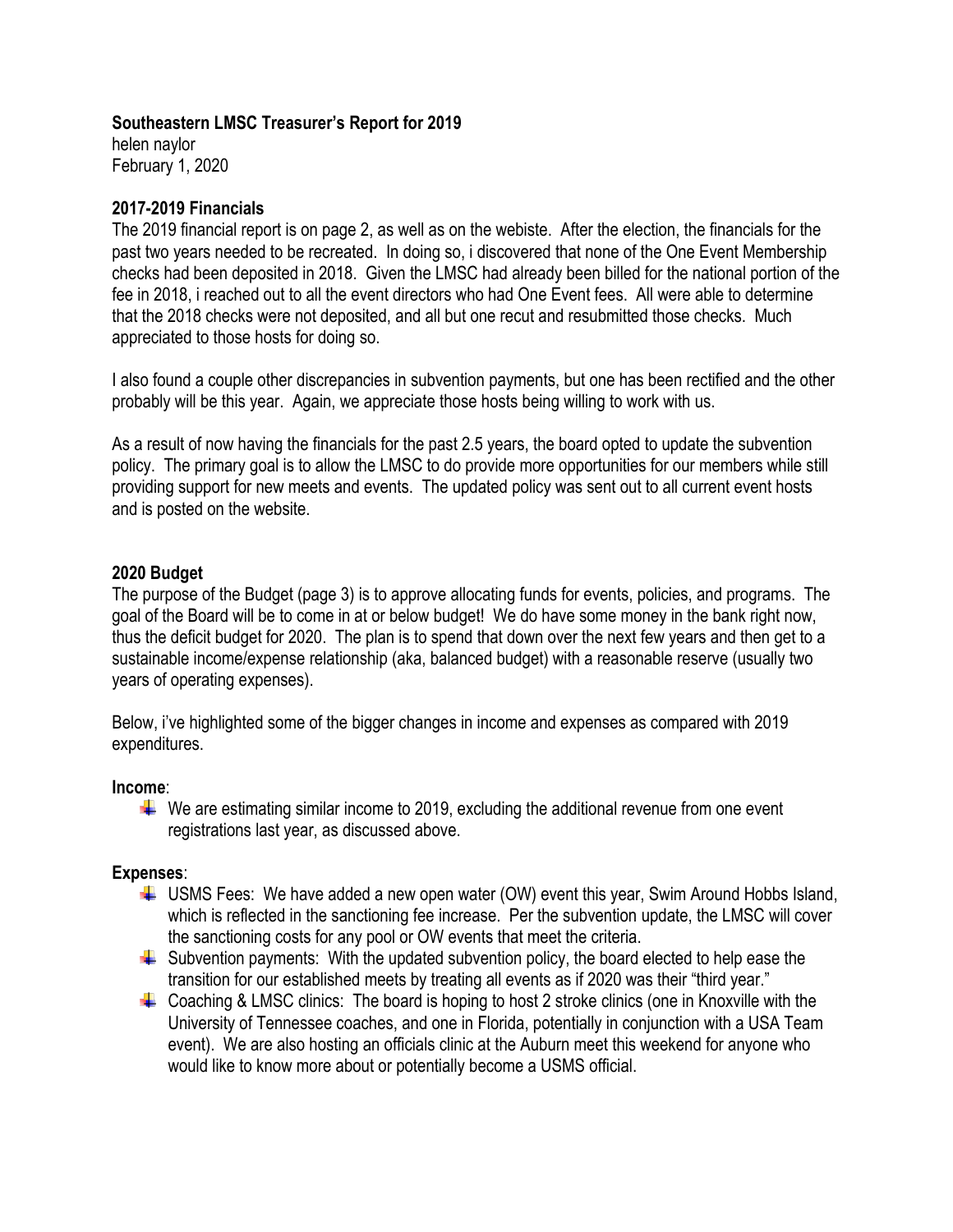If you have suggestions for additional programming or educational opportunities, please let the board know so we can consider in future years.

Please let us know if you have any questions, as they are always welcome!

Respectfully submitted helen naylor

### **Financials for Southeastern LMSC 2019 January 6, 2020**

|         |                               |        |            | appears no 2018 budget was created. |           |               |             |
|---------|-------------------------------|--------|------------|-------------------------------------|-----------|---------------|-------------|
|         |                               |        |            |                                     |           |               |             |
|         |                               | 2018   | 2018       | 2019                                | 2019      | variance      | % Increase  |
| Account | Description                   | Budget | Actual     | Budget                              | Forecast  | Actual-Budget | over Budget |
| Income  |                               |        |            |                                     |           |               |             |
|         | Individual Memberships        |        | 11,810.00  | 7,000.00                            | 11,228.00 | 4,228.00      | 60.4%       |
|         | Clubs                         |        | 190.00     |                                     | 215.00    |               |             |
|         | <b>LMSC Donations</b>         |        | 775.00     |                                     | 297.50    |               |             |
|         | One Event                     |        | (1,515.00) | 800.00                              | 1,830.00  | 1,030.00      | 128.8%      |
|         | Interest                      |        | 11.07      | 11.00                               | 36.85     | 25.85         | 235.0%      |
|         | Other                         |        |            |                                     |           |               |             |
|         | <b>USMS</b> offset fees       |        | (98.00)    |                                     | 600.00    |               |             |
|         | <b>Income Total</b>           | 0.00   | 11,173.07  | 7,811.00                            | 14,207.35 | 6,396.35      | 81.9%       |
|         |                               |        |            |                                     |           |               |             |
|         |                               |        |            |                                     |           |               |             |
|         | <b>Expenses</b>               |        |            |                                     |           |               |             |
|         | <b>USMS Fees</b>              |        | 3,010.00   |                                     | 2,930.00  | 2,930.00      |             |
|         | Subventions pool & OW events  |        | 3,400.00   | 3,700.00                            | 3,100.00  | (600.00)      | $-16.2%$    |
|         | <b>USMS Convention</b>        |        | 2,293.77   | 3,000.00                            | 6,389.41  | 3,389.41      | 113.0%      |
|         | Annual meeting                |        | 381.59     | 200.00                              | 417.90    | 217.90        | 109.0%      |
|         | Small group LMSC mtgs         |        |            | 200.00                              |           | (200.00)      | $-100.0%$   |
|         | Coaching certifications       |        |            | 250.00                              | 630.00    | 380.00        | 152.0%      |
|         | Coaching & LMSC clinics       |        |            | 200.00                              |           | (200.00)      | $-100.0%$   |
|         | Postage & Delivery            |        | 308.39     | 350.00                              | 446.00    | 96.00         | 27.4%       |
|         | Internet Web hosting          |        | 90.00      | 200.00                              | 145.00    | (55.00)       | $-27.5%$    |
|         | Travel Expense (was Mileage)  |        |            | 100.00                              |           | (100.00)      | $-100.0%$   |
|         | <b>Bank Charges</b>           |        |            |                                     | (9.00)    | (9.00)        |             |
|         | Supplies/Admin office expense |        |            |                                     | 720.00    | 720.00        |             |
|         | Telephone Long Distance       |        |            |                                     |           |               |             |
|         | Miscellaneous                 |        |            | 360.00                              |           | (360.00)      | $-100.0%$   |
|         |                               |        |            |                                     |           |               |             |
|         | <b>Expenses Total</b>         | 0.00   | 9,483.75   | 8,560.00                            | 14,769.31 | 6,209.31      | 72.5%       |
|         | <b>Overall Total</b>          | 0.00   | 1,689.32   | (749.00)                            | (561.96)  | 187.05        | $-25.0%$    |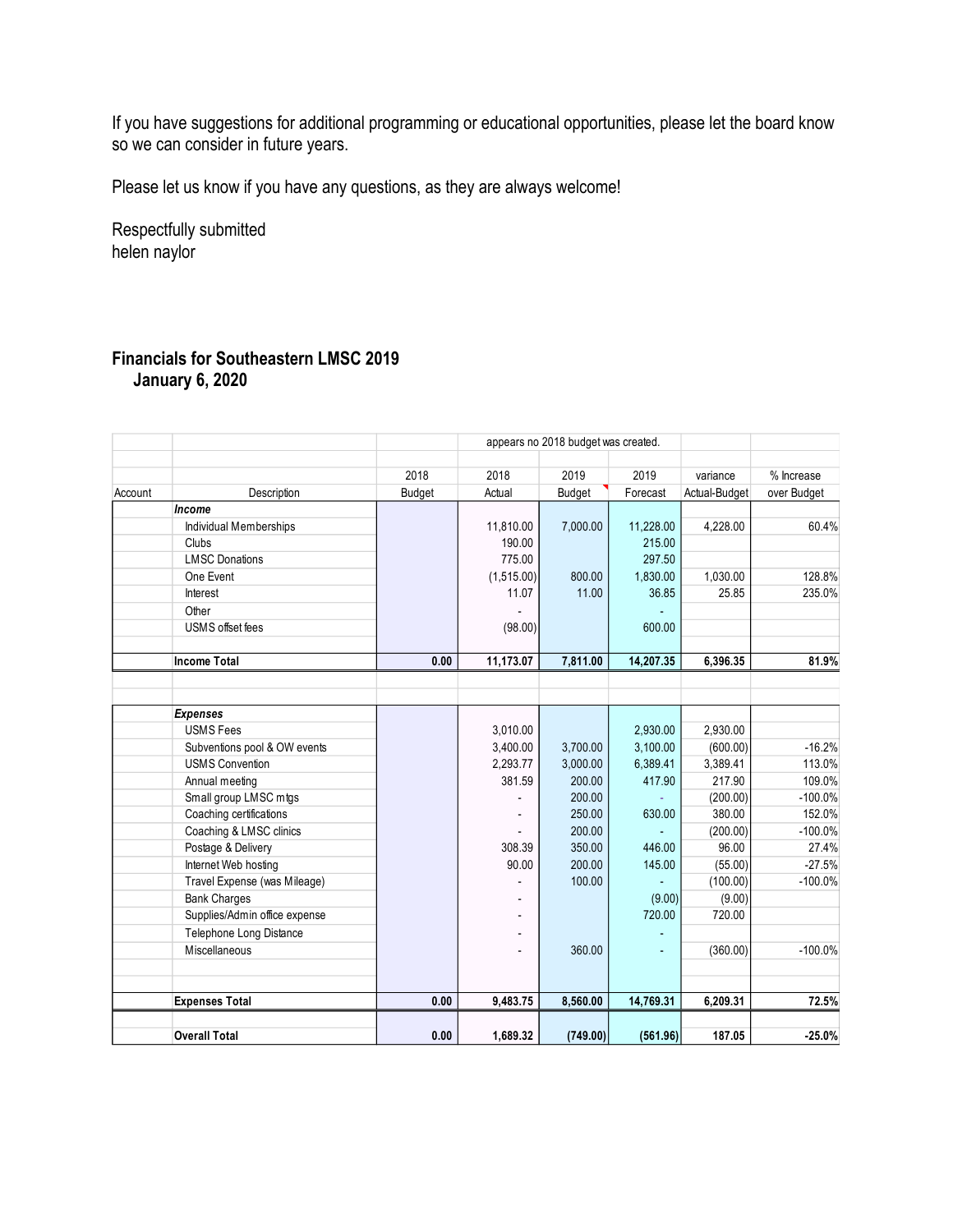#### **Budget for Southeastern LMSC 2020 January 6, 2020**

|         |                                        | 2019          | 2019      | 2020          | 2020         |
|---------|----------------------------------------|---------------|-----------|---------------|--------------|
| Account | Description                            | <b>Budget</b> | Actual    | <b>Budget</b> | Forecast     |
|         | Income                                 |               |           |               |              |
|         | <b>Individual Memberships</b>          | 7,000.00      | 11,228.00 | 10,990.00     | 10,990.00    |
|         | Clubs                                  |               | 215.00    | 120.00        | 120.00       |
|         | <b>LMSC Donations</b>                  |               | 297.50    |               |              |
|         | One Event                              | 800.00        | 1,830.00  | 350.00        | 350.00       |
|         | Interest                               | 11.00         | 36.85     | 12.00         | 12.00        |
|         | Other                                  |               |           |               |              |
|         | <b>USMS</b> offset fees                |               | 600.00    |               |              |
|         |                                        |               |           |               |              |
|         | <b>Income Total</b>                    | 7,811.00      | 14,207.35 | 11,472.00     | 11,472.00    |
|         |                                        |               |           |               |              |
|         |                                        |               |           |               |              |
|         | <b>Expenses</b>                        |               |           |               |              |
|         | <b>USMS Fees</b>                       |               | 2,930.00  | 4,575.00      | 4,575.00     |
|         | Subvention payments to pool meet hosts | 3,700.00      | 3,100.00  | 2,250.00      | 2,250.00     |
|         | <b>USMS Convention</b>                 | 3,000.00      | 6,389.41  | 5,400.00      | 5,400.00     |
|         | Annual meeting                         | 200.00        | 417.90    | 1,200.00      | 1,200.00     |
|         | Small group LMSC mtgs                  | 200.00        |           | 300.00        | 300.00       |
|         | Coaching certifications                | 250.00        | 630.00    | 1,000.00      | 1,000.00     |
|         | Coaching & LMSC clinics                | 200.00        |           | 7,700.00      | 7,700.00     |
|         | Postage & Delivery                     | 350.00        | 446.00    | 420.00        | 420.00       |
|         | Internet Web hosting                   | 200.00        | 145.00    | 150.00        | 150.00       |
|         | Travel Expense (was Mileage)           | 100.00        |           | 300.00        | 300.00       |
|         | <b>Bank Charges</b>                    |               | (9.00)    |               |              |
|         | Supplies/Admin office expense          |               | 720.00    | 90.00         | 90.00        |
|         | Telephone Long Distance                |               |           |               |              |
|         | Miscellaneous                          | 360.00        |           | 360.00        | 360.00       |
|         |                                        |               |           |               |              |
|         |                                        |               |           |               |              |
|         | <b>Expenses Total</b>                  | 8,560.00      | 14,769.31 | 23,745.00     | 23,745.00    |
|         | <b>Overall Total</b>                   | (749.00)      | (561.96)  | (12, 273.00)  | (12, 273.00) |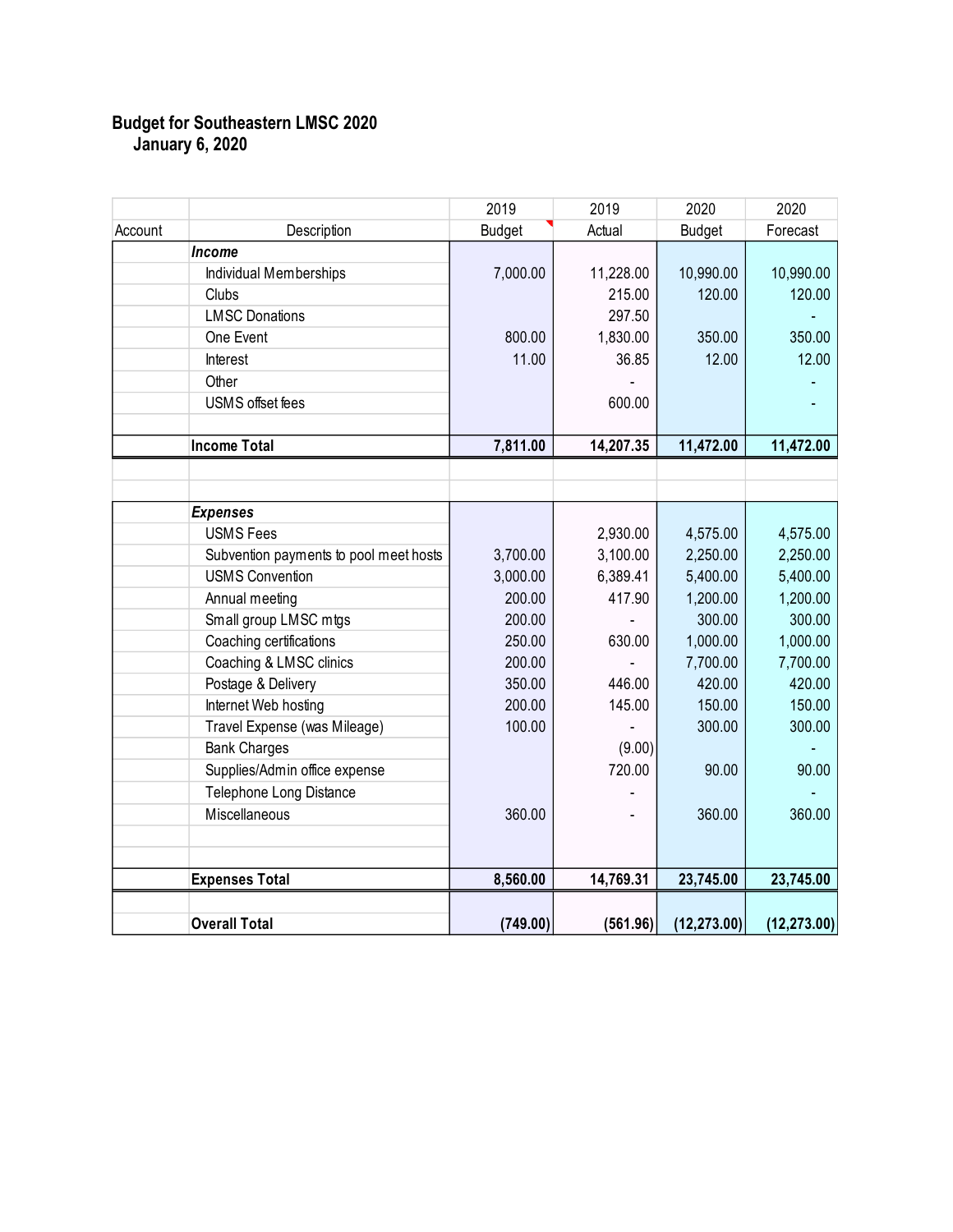### **Report of the Competition Committee for 2019**

Southeastern LMSC Conner Bailey, Sanction Chair February 1, 2020

During calendar year 2019 there were a total of 16 competitions and one open water clinic held within our LMSC (details on page 2). Of these there were:

- $\downarrow$  10 SCY meets (6 sanctioned, 3 recognized)
- $\downarrow$  2 LC meets
- $\ddagger$  1 SCM meet
- $\frac{1}{2}$  3 Open Water events
- $\frac{1}{2}$  1 clinic

One sanctioned pool event was cancelled due to low registration numbers.

By month, we have events 10 out of 12 months, missing only April and July.

Geographically the competitions were distributed as follows:

- $\blacktriangle$  Alabama: 5
- $\div$  Florida: 2
- **T**ennessee: 9

Tennessee held 8 competitions and one clinic, with OW, LC, SCY, and SCM. The panhandle of Florida and southern Alabama had only three competitions. Mobile and Memphis are major cities in our LMSC with no competitions and limited activity within Masters swimming. Huntsville, AL has a new 50 meter pool but has not yet organized a Masters meet.

We have relatively few LC or SCM meets, another gap in our competitive offerings. Kudos to NAC for holding up that end of the spectrum.

We developed a strong reputation in OW events. Swim the Suck has a national reputation. In 2019 Knoxville Open Water Swimmers hosted the USMS Marathon Distance National Championships.

Recommendations:

- $\downarrow$  Actively pursue Huntsville as a venue for a July LC meet
- $\ddot{+}$  Reach out to swimming communities in Memphis and Mobile to identify opportunities to expand USMS activities in those to metropolitan centers.

Respectfully submitted,

Conner Bailey Sanctions Chair Southeastern LMSC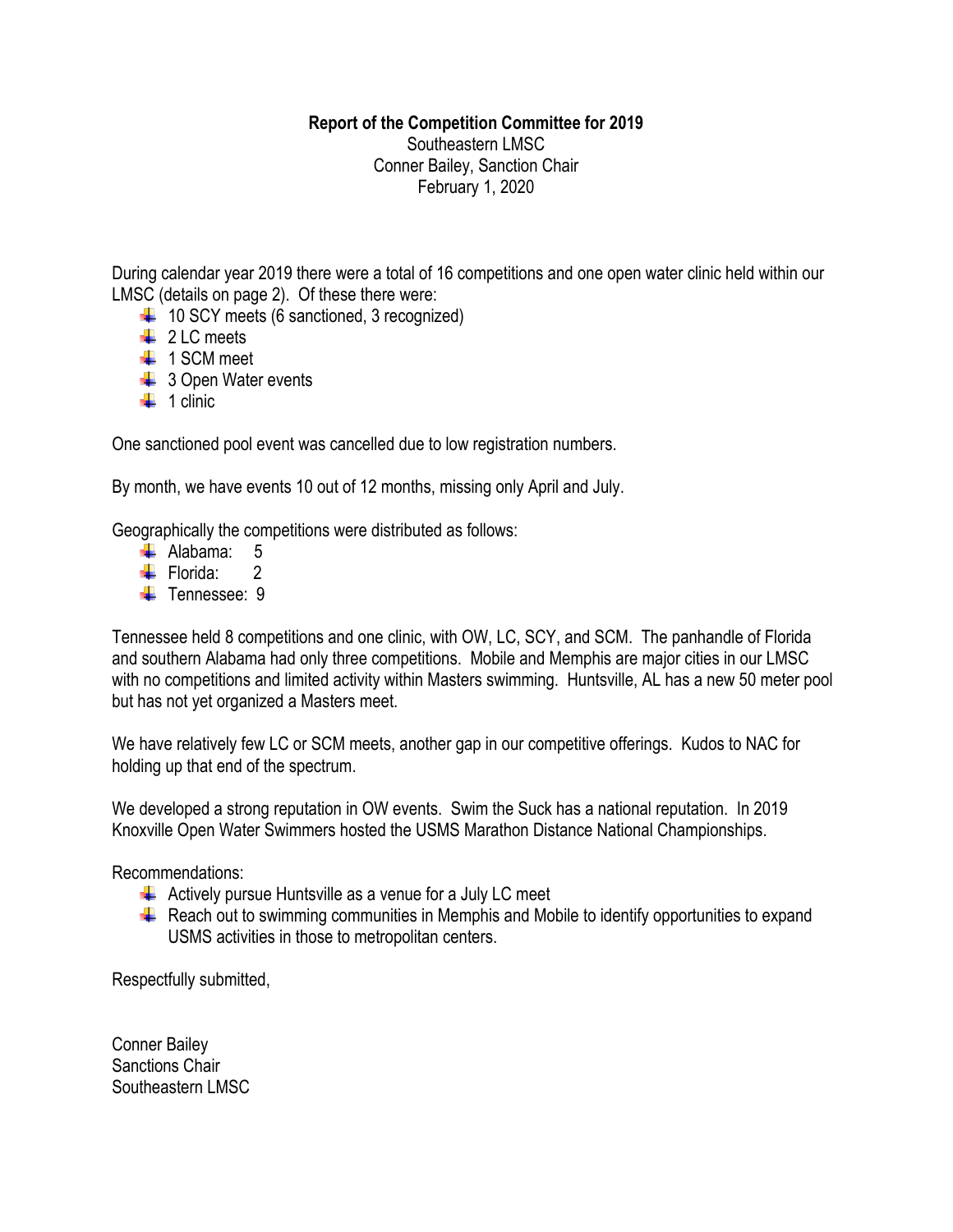| Recognized and Sanctioned Competitions, Southeastern LMSC, 2019 |  |
|-----------------------------------------------------------------|--|
|                                                                 |  |

|                | <b>Course</b> | <b>Sanction or</b><br><b>Recognition</b> | Location        | <b>Event Name</b>                                                                | <b>Dates</b>          |
|----------------|---------------|------------------------------------------|-----------------|----------------------------------------------------------------------------------|-----------------------|
| $\mathbf{1}$   | <b>SCY</b>    | 159-S003                                 | Madison, AL     | 2019 Kyle Parker Invitational<br>(NEW)                                           | Jan. 18-<br>20        |
| $\overline{2}$ | <b>SCY</b>    | 159-S002                                 | Auburn, AL      | Dixie Zone Championships and<br><b>Auburn SCY Invitational</b>                   | Feb. 16-<br>17        |
| 3              | <b>SCY</b>    | 159-S001                                 | Sewanee, TN     | Sewanee SCY Invitational                                                         | March 9               |
| 4              | <b>LC</b>     | 158-S003                                 | Nashville, TN   | 2019 NAC Masters LC Summer<br>Solstice meet                                      | May 11                |
| 5              | <b>OW</b>     | 159-W002                                 | Chattanooga, TN | Chattanooga Swim Fest - Rat<br>Race                                              | June 1                |
| 6              | <b>SCY</b>    | 159-R001                                 | Madison, AL     | Alabama State Games                                                              | June 8                |
| $\overline{7}$ | <b>LC</b>     | 159-S006                                 | Nashville, TN   | 2019 Ensworth Aquatics Masters<br>Long Course Summer Soirée                      | June 22               |
| 8              | <b>SCY</b>    | 159-R002                                 | Brentwood, TN   | TN Senior Olympics State Finals                                                  | <b>June 25-</b><br>26 |
| 9              | <b>SCY</b>    | 159-S008                                 | Destin, FL      | 2019 Muffins & Mimosas                                                           | Aug. 10               |
| 10             | clinic        | 159-S005                                 | Knoxville, TN   | <b>Bridges to Bluffs (Clinic)</b>                                                | Sept. 21              |
| 11             | <b>OW</b>     | 159-W003                                 | Knoxville, TN   | <b>Bridges to Bluffs (USMS Marathon</b><br>Distance National Championship)       | Sept. 22              |
| 12             | <b>SCY</b>    | 159-R003                                 | Auburn, AL      | Southern Regional<br>Championship (CCS)                                          | Oct. 5                |
| 13             | <b>SCY</b>    | 159-S009                                 | Fairhope, AL    | <b>ESMS Oktober Splash</b>                                                       | Oct. 19               |
| 14             | <b>OW</b>     | 159-W001                                 | Chattanooga, TN | Swim the Suck                                                                    | Oct. 12               |
| 15             | <b>SCY</b>    | 159-S010                                 | Pensacola, FL   | Dotty Whitcomb Mem. Turkey Dip                                                   | Nov 16                |
| 16             | <b>SCM</b>    | 159-S007                                 | Nashville, TN   | 8 <sup>th</sup> NAC Sprinting Turkey Classic                                     | Nov 23                |
| 17             | <b>SCY</b>    | 159-S011                                 | Destin, FL      | 4 <sup>th</sup> Anniversary Weekend at Bernie's<br>Masters Swim Meet (cancelled) | Dec. 7                |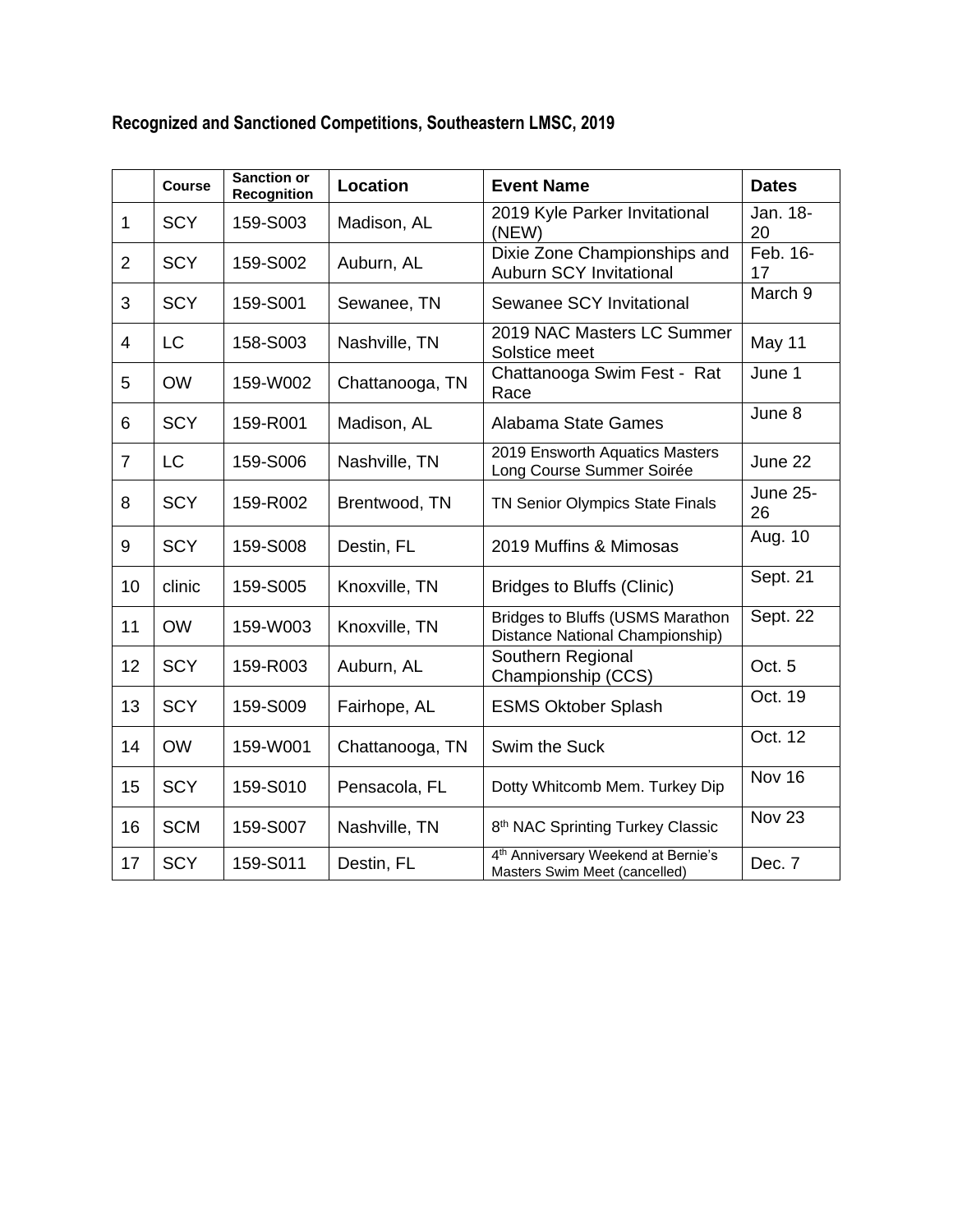#### Report of the Top Ten Recorder Rick Schumacher Prepared on January 18, 2020 Presented at the annual Southeastern LMSC meeting

As Top Ten Recorder, my responsibilities are two-fold:

- 1. Process results from sanctioned and recognized pool meet held in our LMSC. This involves the following tasks:
	- a. Receive Meet Manager software output file from meet director, upload results to the USMS database, review and correct the individual swimmer and relay audit exceptions, and – when necessary – work with the meet director to resolve various issues (eg, specific questions about swim times, registration or name irregularities, etc.
	- b. Work with Meet Director to ensure pool measurements are valid. This consists of looking up the pool to see if a pool measurement form is necessary and, if so, ensuring that the Meet Director properly completes and submits the pool measurement form to me. For a new facility, I will forward the pool measurement form to USMS for review, approval, and addition to their central certified pool course database.
	- c. Work with Meet Director to determine whether there were any one-event registrations, and if so, communicate accordingly with LSMC Registrar.
	- d. Communicate with other LMSC officers when meet results are processed and complete, so that subvention (when applicable) can be paid.
	- e. The objective is to upload and complete the 4 steps above within 2 weeks of a given meet. I have found that for sanctioned meets, this is very straightforward, and each meet typically takes 1-2 hours to review and process. For recognized meets – particularly large "Senior Games" events – this can be more involved, because the underlying participant data hasn't been validated beforehand (ie, swimmer names, USMS valid id's, birth dates, etc.). This causes many exceptions to be kicked out in the USMS database, which then have to be individually researched. I have recently begun communicating with meet directors of recognized meets \*before\* the event to guide them on areas to be particularly careful of, which appears to have improved the quality of data that comes to me.
- 2. Prepare Top Ten reports (both individual and relay) for each season: SCY (Short Course Yards), LCM (Long Course Meters), and SCM (Short Course Meters) and ensure they are submitted before the deadline of each season (SCY – June 30; LCM – Oct. 20; SCM – Jan. 26).

The Top Ten Recorder has no role in open water events. The position itself requires modest computer skills and an eye for detail, along with being responsive to ensure deadlines are met.

I held the Top Ten Recorder role for the duration of 2019.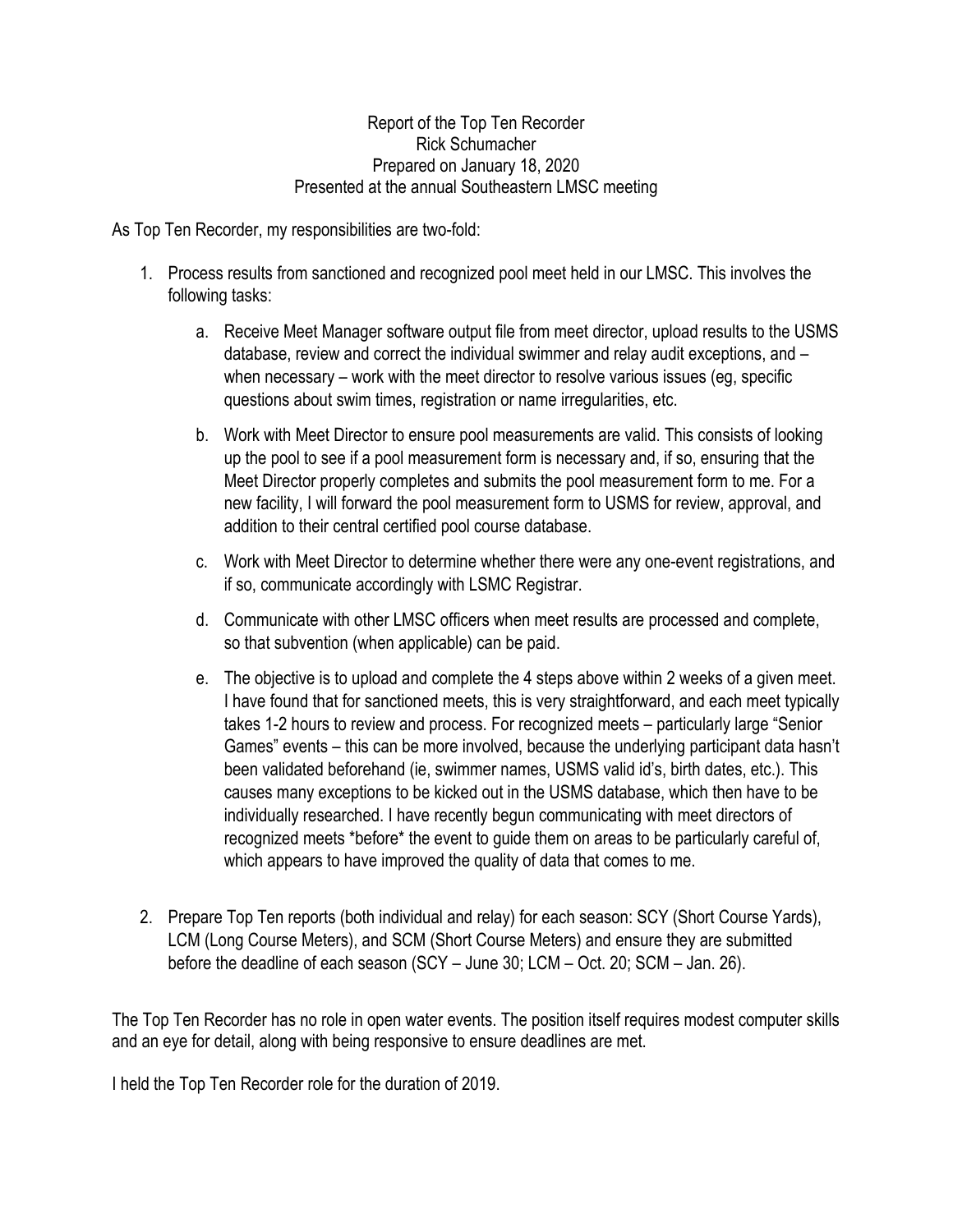During the 2019 calendar year, we had 12 sanctioned or recognized meets. All results were processed promptly. All Top Ten reports were submitted on time.

2019 Pool Meets

- 1. 2019 Kyle Parker Invitation, 1/18-20/2019. 11 members, 19 non-members. Results upload 2/2/2019.
- 2. 2019 Dixie Zone SCY Championships and Auburn SCY Invitational, 2/16-17/2019. 190 members. Results uploaded 3/2/2019.
- 3. 5th Annual Sewanee SCY Invitational, 3/9/19. 77 members. Results uploaded 3/16/2019.
- 4. 2019 NAC Masters LC Summer Solstice Meet, 5/11/2019. 60 members. Results uploaded 5/13/2019.
- 5. Alabama State Senior Games, 6/8/2019. 5 members, 1 non-member. Results uploaded 6/17/2019.
- 6. 2019 Ensworth Aquatics Masters Long Course Summer Soiree, 6/22/2019. 48 members. Results uploaded 7/1/2019.
- 7. Tennessee Senior Olympics State Finals. 6/25-26/2019. 29 members, 44 non-members. Results uploaded 10/12/2019.
- 8. 2018 Muffins & Mimosas Masters Swim Meet, 8/10/2019. 23 members, 1 non-member. Results uploaded 8/20/2019.
- 9. Southern Regional Championships (Collegiate Club), 10/5-6/2019. 14 members, 228 nonmembers. Results uploaded 10/14/2019.
- 10. ESMS OktoberSplash Invitational, 10/19/2019. 54 members. Results uploaded 10/22/2019.
- 11. 2019 Dotty Whitcomb Memorial Turkey Dip Swim Meet, 11/16/2019. 23 members. Results uploaded 11/24/2019.
- 12. 9<sup>th</sup> Annual NAC Masters Sprinting Turkey Classic, 11/23/2019. 141 members. Results uploaded 12/7/2019.

Southeastern LMSC Top Ten results from 2019 SCM (currently in draft form, not officially approved by USMS), LCM, and SCY seasons follow. The Southeastern LMSC had 48 LCM (long course meters) and 72 SCY (short course yards) Top Ten swims. (SCM Top Ten lists had not yet been submitted at the time of this report.)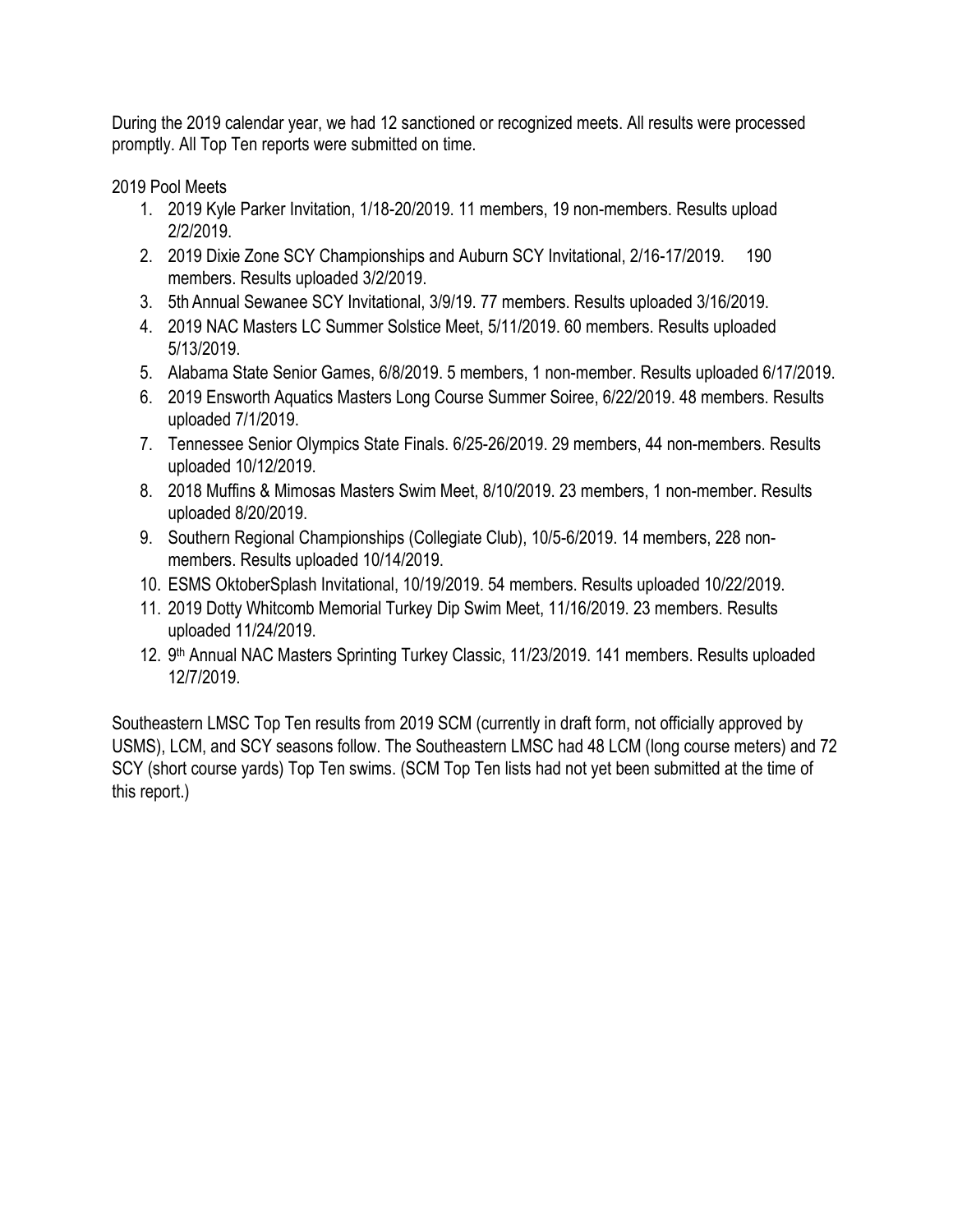#### 2019 USMS Top 10 SCM for Southeastern LMSC

Unavailable at the time of this report submission.

#### 2019 USMS Top 10 LCM for Southeastern LMSC

| Place                 | Women 25-29<br>Event  | Name                                  | Aqe              | Club                | LMSC                               | Time                 |
|-----------------------|-----------------------|---------------------------------------|------------------|---------------------|------------------------------------|----------------------|
| =====                 |                       | =================                     | $=$ $=$ $=$      | $=$ $=$ $=$         | -----------------------            | -------              |
| 4                     | 100 Fly               | Jessica Cutler                        | 27               | NASH                | Southeastern                       | 1:11.42              |
| 5<br>9                | 200 Fly<br>200 IM     | Haley Ramsey<br>Jessica Cutler        | 25<br>27         | NASH                | Southeastern                       | 3:05.61<br>2:42.20   |
|                       |                       |                                       |                  | NASH                | Southeastern                       |                      |
|                       | Women $30-34$         |                                       |                  |                     |                                    |                      |
| Place<br>=====        | Event<br>----------   | Name                                  | Age<br>$==$      | Club<br>====        | LMSC                               | Time<br>$==$<br>==== |
| 7                     | 100 Free              | Rachel Jenkins                        | 33               | <b>MTS</b>          | Southeastern                       | 1:02.68              |
| 8                     | 200 Breast            | Krysten N Call                        | 33               | ENSW                | Southeastern                       | 3:20.58              |
|                       | Women 40-44           |                                       |                  |                     |                                    |                      |
| Place                 | Event.                | Name                                  | Age              | Club                | LMSC                               | Time                 |
| =====                 | ----------            | =================                     | $===$            | $== == =$           | -----------<br>_________           | ========             |
| 2                     | 200 Free              | Ashley A Whitney                      | 40               | <b>NASH</b>         | Southeastern                       | 2:18.02              |
| 4                     | 400 Free              | Ashley A Whitney                      | 40               | NASH                | Southeastern                       | 4:48.31              |
| 3                     | 800 Free              | Ashley A Whitney                      | 40               | NASH                | Southeastern                       | 10:18.26             |
| $\mathbf{2}^{\prime}$ | 1500 Free             | Ashley A Whitney                      | 40               | NASH                | Southeastern                       | 19:35.48             |
| 10                    | 200 Back              | Stephanie Ballou                      | 44               | NASH                | Southeastern                       | 3:10.96              |
| 9                     | 100 Breast            | Mary T Hollister                      | 40               | ENSW                | Southeastern                       | 1:29.24              |
| 7                     | 200 Breast            | Mary T Hollister                      | 40               | ENSW                | Southeastern                       | 3:11.61              |
| Women 50-54           |                       |                                       |                  |                     |                                    |                      |
| Place<br>=====        | Event<br>==========   | Name<br>------------------            | Age<br>$=$ = $=$ | Club<br>$=$ $=$ $=$ | LMSC<br>-------------------------- | Time<br>--------     |
| 10                    | 50 Free               | Chris A McPherson                     | 52               | ENSW                | Southeastern                       | 31.70                |
| 8                     | 100 Back              | Chris A McPherson                     | 52               | ENSW                | Southeastern                       | 1:20.39              |
| 6                     | 50 Fly                | Chris A McPherson                     | 52               | ENSW                | Southeastern                       | 33.31                |
|                       | Women 70-74           |                                       |                  |                     |                                    |                      |
| Place                 | Event                 | Name                                  | Aqe              | Club                | LMSC                               | Time                 |
| =====                 | ----------            | ==============                        | $==$             | $====$              |                                    | =======              |
| 8                     | 100 Breast            | Frances L Roark                       | 73               | AMS                 | Southeastern                       | 2:13.67              |
| Men 25-29             |                       |                                       |                  |                     |                                    |                      |
| Place<br>—————        | Event<br>----------   | Name<br>--------------                | Age<br>$==$      | Club<br>$= = = =$   | LMSC                               | Time<br>,,,,,,,      |
| 8                     | 50 Back               | Nicholas J Jones                      | 29               | NASH                | Southeastern                       | 30.01                |
| Men 35-39             |                       |                                       |                  |                     |                                    |                      |
| Place                 | Event                 | Name                                  | Age              | Club                | LMSC                               | Time                 |
| $=$ $=$ $=$ $=$<br>4  | ==========<br>50 Free | -----------------<br>Andrew Haidinyak | $== =$<br>39     | $== == =$<br>UC15   | ---------<br>Southeastern          | ========<br>24.52    |
|                       |                       |                                       |                  |                     |                                    |                      |
| Men $40 - 44$         |                       |                                       |                  |                     |                                    |                      |
| Place<br>=====        | Event<br>==========   | Name<br>=================             | Age<br>$== =$    | Club<br>$==-=$      | LMSC<br>----------------           | Time<br>========     |
| 8                     | 50 Breast             | Christian Bahr                        | 44               | ENSW                | Southeastern                       | 34.51                |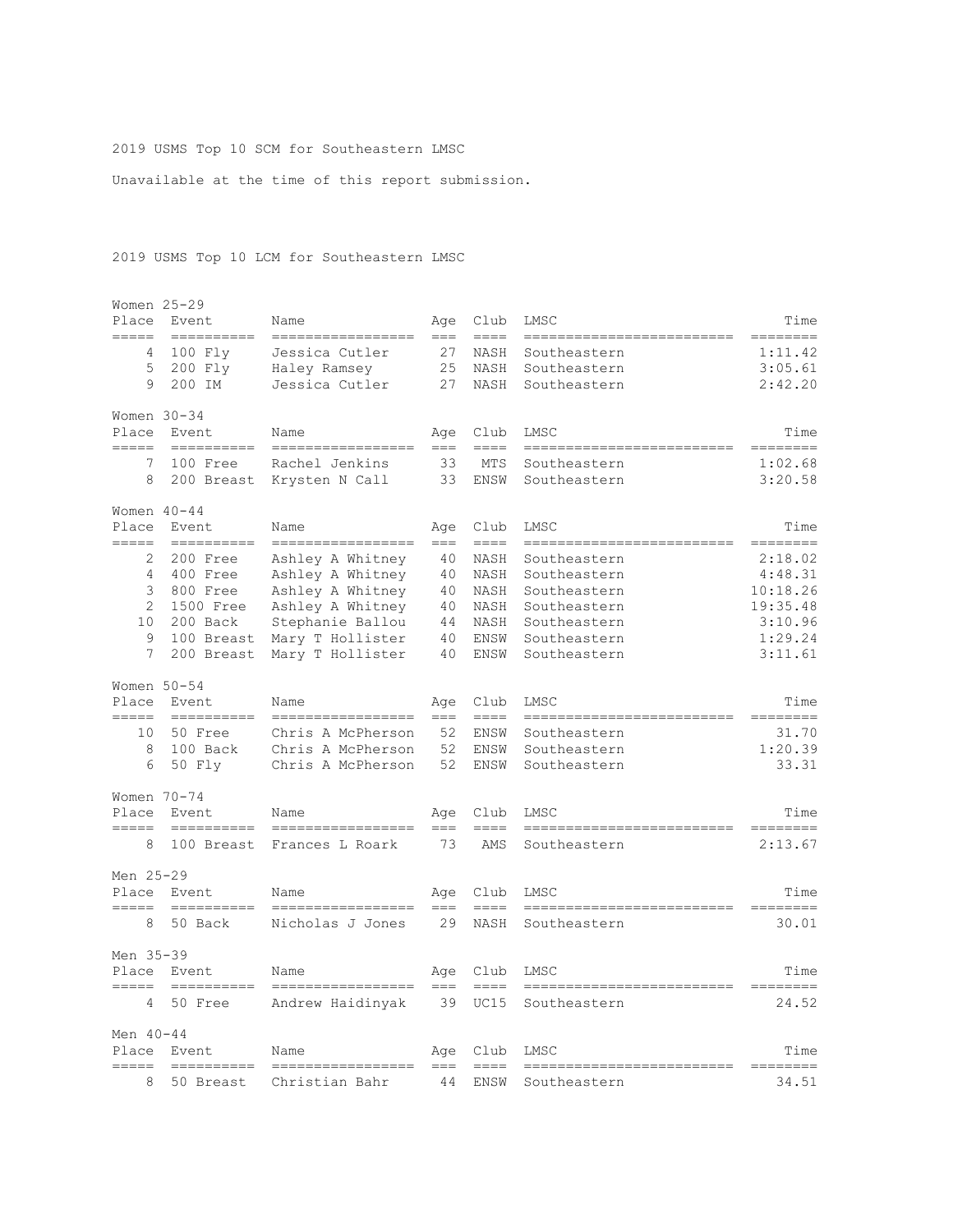| Men 45-49         |                          |                                            |             |                                                     |                                            |                      |
|-------------------|--------------------------|--------------------------------------------|-------------|-----------------------------------------------------|--------------------------------------------|----------------------|
| Place             | Event                    | Name                                       | Age         | Club                                                | LMSC                                       | Time                 |
| =====<br>6        | ==========<br>50 Free    | =================<br>Chris D Stephens      | $==$<br>45  | $==-=$<br>NASH                                      | ==========<br>Southeastern                 | ===<br>25.84         |
| Men 55-59         |                          |                                            |             |                                                     |                                            |                      |
| Place             | Event                    | Name                                       | Age         | Club                                                | LMSC                                       | Time                 |
| =====<br>6        | ==========<br>50 Free    | =================<br>Doug Robertson        | ===<br>55   | $== == =$<br>ENSW                                   | Southeastern                               | $=$ $=$ $=$<br>27.19 |
| 7                 | 200 Free                 | Patrick Harris                             | 57          | ENSW                                                | Southeastern                               | 2:17.78              |
| 7                 | 400 Free                 | Patrick Harris                             | 57          | ENSW                                                | Southeastern                               | 4:59.46              |
| 7                 | 800 Free                 | Patrick Harris                             | 57          | ENSW                                                | Southeastern                               | 10:34.20             |
| 10                | 50 Fly                   | Doug Robertson                             | 55          | ENSW                                                | Southeastern                               | 29.26                |
| Men 70-74         |                          |                                            |             |                                                     |                                            |                      |
| Place             | Event                    | Name                                       | Age         | Club                                                | LMSC                                       | Time                 |
| $=$ $=$ $=$ $=$   | $=$ =========            | -----------------                          | $==$        | $==-=$                                              | --------------------------                 | ========             |
| 9                 | 1500 Free                | Mark T Ebel                                | 71          | PCST                                                | Southeastern                               | 26:00.01             |
| 9                 | 100 Fly                  | Mark T Ebel                                | 71          | PCST                                                | Southeastern                               | 1:45.19              |
| Men 75-79         |                          |                                            |             |                                                     |                                            |                      |
| Place<br>=====    | Event<br>----------      | Name<br>--------------                     | Age<br>$==$ | Club<br>$==-=$                                      | LMSC<br>--------------                     | Time<br>========     |
| 9                 | 100 Free                 | Ed Reed                                    | 76          | CTMS                                                | Southeastern                               | 1:20.23              |
| 2                 | 200 Free                 | Ed Reed                                    | 76          | <b>CTMS</b>                                         | Southeastern                               | 2:43.44              |
| 4                 | 400 Free                 | Ed Reed                                    | 76          | CTMS                                                | Southeastern                               | 5:54.26              |
| 2                 | 50 Breast                | Ed Reed                                    | 76          | <b>CTMS</b>                                         | Southeastern                               | 41.66                |
| 8                 | 50 Breast                | Jose Fuenmayor                             | 75          | NASH                                                | Southeastern                               | 46.78                |
| 5                 | 100 Breast               | Ed Reed                                    | 76          | <b>CTMS</b>                                         | Southeastern                               | 1:49.45              |
| 6<br>$\mathbf{2}$ | 100 Breast<br>200 Breast | Jose Fuenmayor<br>Ed Reed                  | 75<br>76    | NASH<br>CTMS                                        | Southeastern<br>Southeastern               | 1:49.68<br>3:38.30   |
| 7                 | 50 Fly                   | Ed Reed                                    | 76          | <b>CTMS</b>                                         | Southeastern                               | 39.67                |
| 5                 | $100$ $Fly$              | Ed Reed                                    | 76          | CTMS                                                | Southeastern                               | 1:49.19              |
| $\mathbf{2}$      | 200 IM                   | Ed Reed                                    | 76          | <b>CTMS</b>                                         | Southeastern                               | 3:16.74              |
| $\mathbf{1}$      | 400 IM                   | Ed Reed                                    | 76          | <b>CTMS</b>                                         | Southeastern                               | 7:08.56              |
| Men 80-84         |                          |                                            |             |                                                     |                                            |                      |
| Place             | Event                    | Name                                       | Age         | Club                                                | LMSC                                       | Time                 |
| $=====$           |                          | =================                          | $==$        | $====$                                              | --------------                             | --------             |
| 10<br>3           | 50 Free<br>50 Back       | John N Trainer<br>John C Smith             | 82<br>81    | MTSC<br>ENSW                                        | Southeastern<br>Southeastern               | 44.07<br>46.20       |
| 8                 | 50 Back                  | John N Trainer                             | 82          | MTSC                                                | Southeastern                               | 52.61                |
| 10                | 100 Back                 | John N Trainer                             | 82          | MTSC                                                | Southeastern                               | 2:13.25              |
| 8                 | 50 Breast                | John N Trainer                             | 82          | MTSC                                                | Southeastern                               | 1:06.16              |
| Men 85-89         |                          |                                            |             |                                                     |                                            |                      |
|                   | Place Event              | Name                                       |             | Age Club                                            | LMSC                                       | Time                 |
|                   |                          | 2 400 Free William J Lauer                 | $==$<br>85  | $\qquad \qquad \doteq \qquad \qquad \doteq$<br>TNAQ | ==========================<br>Southeastern | --------<br>7:32.49  |
|                   | 1 100 Back               | William J Lauer                            |             |                                                     | 85 TNAQ Southeastern                       | 1:49.38              |
|                   |                          | 1 100 Fly William J Lauer                  | 85          |                                                     | TNAQ Southeastern                          | 2:00.90              |
| $\mathbf{1}$      | 400 IM                   | William J Lauer                            | 85          | TNAQ                                                | Southeastern                               | 8:45.80              |
|                   |                          | 2019 USMS Top 10 SCY for Southeastern LMSC |             |                                                     |                                            |                      |
|                   |                          |                                            |             |                                                     |                                            |                      |
| Women 18-24       |                          |                                            |             |                                                     |                                            |                      |

| Place Event | Name             | Age Club LMSC |                      | Time    |
|-------------|------------------|---------------|----------------------|---------|
|             |                  |               |                      |         |
| 2 50 Free   | Kristen Murslack |               | 24 AMS Southeastern  | 24.32   |
| 2 100 Free  | Kristen Murslack |               | 24 AMS Southeastern  | 52.95   |
| 6 100 Free  | Logan Klinsky    |               | 23 NASH Southeastern | 53.96   |
| 7 500 Free  | Logan Klinsky    |               | 23 NASH Southeastern | 5:24.58 |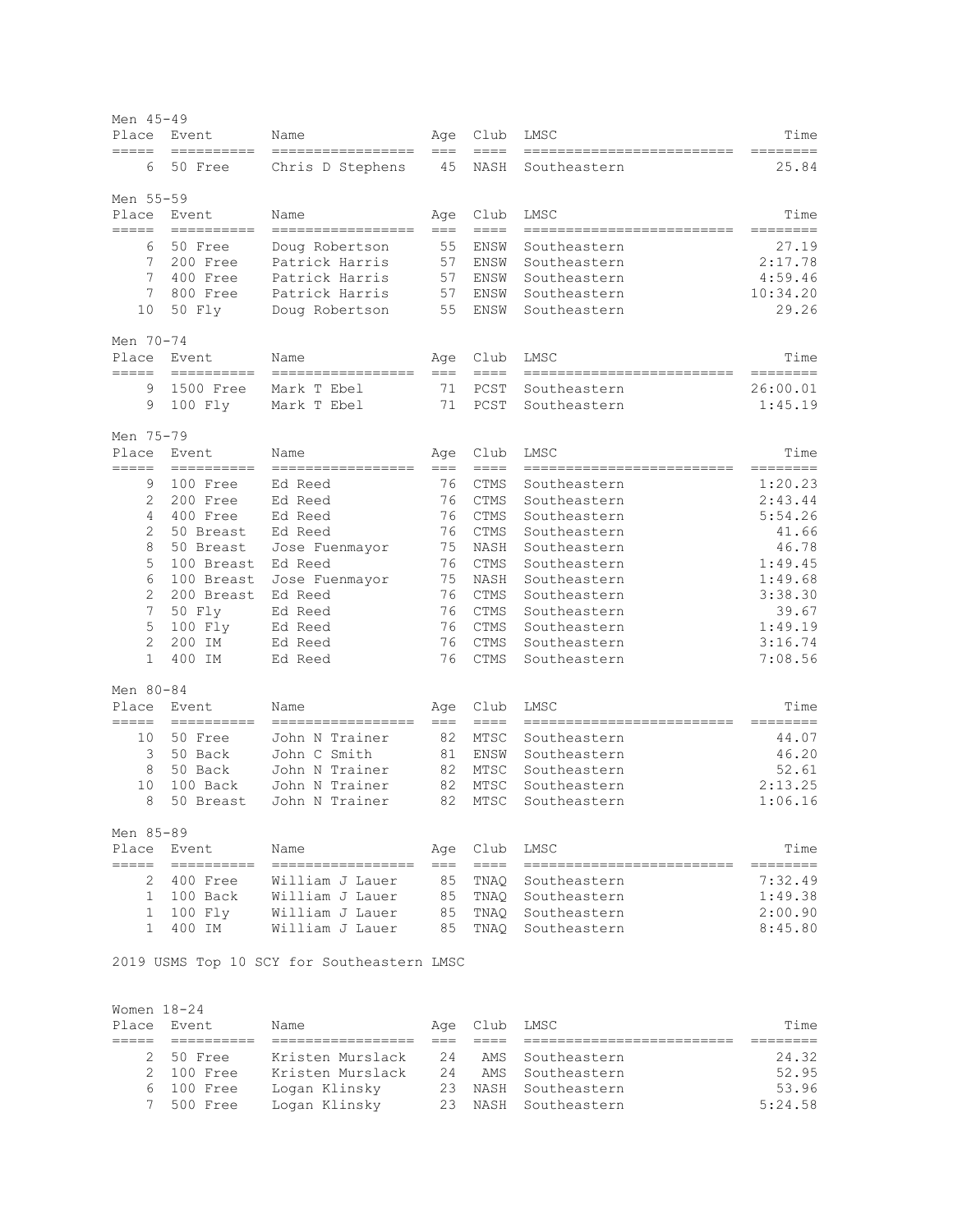| 10<br>$\mathbf{1}$<br>$\mathbf 1$<br>3<br>$\mathbf{1}$<br>8<br>$\mathbf{1}$<br>8<br>Place | 1650 Free<br>50 Breast<br>100 Breast<br>50 Fly<br>100 Fly<br>100 Fly<br>100 IM<br>100 IM<br>Women 25-29<br>Event | Emily Munn<br>Kristen Murslack<br>Kristen Murslack<br>Kristen Murslack<br>Kristen Murslack<br>Logan Klinsky<br>Kristen Murslack<br>Logan Klinsky<br>Name | 24<br>24<br>24<br>24<br>24<br>23<br>24<br>23<br>Age | AMS<br>AMS<br>AMS<br>AMS<br>AMS<br>NASH<br>AMS<br>NASH<br>Club | Southeastern<br>Southeastern<br>Southeastern<br>Southeastern<br>Southeastern<br>Southeastern<br>Southeastern<br>Southeastern<br>LMSC | 20:24.47<br>29.02<br>1:03.20<br>25.19<br>55.85<br>59.39<br>57.46<br>1:02.36<br>Time |
|-------------------------------------------------------------------------------------------|------------------------------------------------------------------------------------------------------------------|----------------------------------------------------------------------------------------------------------------------------------------------------------|-----------------------------------------------------|----------------------------------------------------------------|--------------------------------------------------------------------------------------------------------------------------------------|-------------------------------------------------------------------------------------|
| =====                                                                                     | ==========                                                                                                       | =================                                                                                                                                        | $==$                                                | $====$                                                         | ---------------------------                                                                                                          | ========                                                                            |
| 9<br>6<br>7<br>9                                                                          | 100 Back<br>200 Fly<br>200 IM<br>400 IM                                                                          | Cheryl C Corvo<br>Cheryl C Corvo<br>Cheryl C Corvo<br>Cheryl C Corvo                                                                                     | 27<br>27<br>27<br>26                                | AMS<br>AMS<br>AMS<br>AMS                                       | Southeastern<br>Southeastern<br>Southeastern<br>Southeastern                                                                         | 1:01.52<br>2:16.15<br>2:13.00<br>4:53.50                                            |
| Place<br>$=$ $=$ $=$ $=$                                                                  | Women 35-39<br>Event<br>==========                                                                               | Name<br>-----------------                                                                                                                                | Age<br>$===$                                        | Club<br>$==-=$                                                 | LMSC<br>--------------------------                                                                                                   | Time<br>--------                                                                    |
| 3                                                                                         | 100 Free                                                                                                         | Ashley A Whitney                                                                                                                                         | 39                                                  | NASH                                                           | Southeastern                                                                                                                         | 54.88                                                                               |
| $\mathbf 1$                                                                               | 200 Free                                                                                                         | Ashley A Whitney                                                                                                                                         | 39                                                  | NASH                                                           | Southeastern                                                                                                                         | 1:57.47                                                                             |
| $\mathbf{1}$                                                                              | 500 Free                                                                                                         | Ashley A Whitney                                                                                                                                         | 39                                                  | NASH                                                           | Southeastern                                                                                                                         | 5:17.03                                                                             |
| 1                                                                                         | 1000 Free                                                                                                        | Ashley A Whitney                                                                                                                                         | 39                                                  | NASH                                                           | Southeastern                                                                                                                         | 10:45.90                                                                            |
| $\mathbf{1}$                                                                              | 1650 Free                                                                                                        | Ashley A Whitney                                                                                                                                         | 39                                                  | NASH                                                           | Southeastern                                                                                                                         | 17:43.53                                                                            |
| 7                                                                                         | 200 IM                                                                                                           | Ashley A Whitney                                                                                                                                         | 39                                                  | NASH                                                           | Southeastern                                                                                                                         | 2:19.88                                                                             |
|                                                                                           | Women $50 - 54$                                                                                                  |                                                                                                                                                          |                                                     |                                                                |                                                                                                                                      |                                                                                     |
| Place                                                                                     | Event                                                                                                            | Name                                                                                                                                                     | Age                                                 | Club                                                           | LMSC                                                                                                                                 | Time                                                                                |
| =====                                                                                     | ==========                                                                                                       | =================                                                                                                                                        | $== =$                                              | $==-=$                                                         | ==========================                                                                                                           | ========                                                                            |
| 8                                                                                         | 50 Free                                                                                                          | Patty A Tomley                                                                                                                                           | 51                                                  | ESMS                                                           | Southeastern                                                                                                                         | 26.71                                                                               |
| 3                                                                                         | 50 Back                                                                                                          | Patty A Tomley                                                                                                                                           | 51                                                  | ESMS                                                           | Southeastern                                                                                                                         | 29.23                                                                               |
| 10                                                                                        | 50 Back                                                                                                          | Chris A McPherson                                                                                                                                        | 51                                                  | ENSW                                                           | Southeastern                                                                                                                         | 31.58                                                                               |
| 5<br>10                                                                                   | 100 Back<br>100 Back                                                                                             | Patty A Tomley<br>Chris A McPherson                                                                                                                      | 51<br>51                                            | ESMS<br>ENSW                                                   | Southeastern<br>Southeastern                                                                                                         | 1:05.08<br>1:08.98                                                                  |
| 6                                                                                         | 200 Back                                                                                                         | Patty A Tomley                                                                                                                                           | 51                                                  | ESMS                                                           | Southeastern                                                                                                                         | 2:25.82                                                                             |
| 8                                                                                         | 100 Breast                                                                                                       | Detra R Cleven                                                                                                                                           | 50                                                  | KAC                                                            | Southeastern                                                                                                                         | 1:15.79                                                                             |
| 9                                                                                         | 200 Breast                                                                                                       | Detra R Cleven                                                                                                                                           | 50                                                  | KAC                                                            | Southeastern                                                                                                                         | 2:46.53                                                                             |
| 3                                                                                         | 50 Fly                                                                                                           | Detra R Cleven                                                                                                                                           | 50                                                  | KAC                                                            | Southeastern                                                                                                                         | 28.40                                                                               |
| 3                                                                                         | 50 Fly                                                                                                           | Patty A Tomley                                                                                                                                           | 51                                                  | ESMS                                                           | Southeastern                                                                                                                         | 28.40                                                                               |
| 10                                                                                        | 50 Fly                                                                                                           | Chris A McPherson                                                                                                                                        | 51                                                  | ENSW                                                           | Southeastern                                                                                                                         | 29.43                                                                               |
| 5                                                                                         | 100 Fly                                                                                                          | Detra R Cleven                                                                                                                                           | 50                                                  | KAC                                                            | Southeastern                                                                                                                         | 1:05.84                                                                             |
| $\overline{4}$                                                                            | 100 IM                                                                                                           | Patty A Tomley                                                                                                                                           | 51                                                  | ESMS                                                           | Southeastern                                                                                                                         | 1:06.72                                                                             |
| 7                                                                                         | 200 IM                                                                                                           | Detra R Cleven                                                                                                                                           | 50                                                  | KAC                                                            | Southeastern                                                                                                                         | 2:27.49                                                                             |
|                                                                                           | Women 65-69                                                                                                      |                                                                                                                                                          |                                                     |                                                                |                                                                                                                                      |                                                                                     |
| Place                                                                                     | Event                                                                                                            | Name                                                                                                                                                     | Age                                                 | Club                                                           | LMSC                                                                                                                                 | Time                                                                                |
| =====                                                                                     |                                                                                                                  | =================                                                                                                                                        | $== =$                                              | $=$ $=$ $=$ $=$                                                | =========================                                                                                                            | =======                                                                             |
| 10                                                                                        | 200 Fly                                                                                                          | Molly L Myers                                                                                                                                            | 69                                                  | TNAO                                                           | Southeastern                                                                                                                         | 3:54.42                                                                             |
|                                                                                           | Women 80-84                                                                                                      |                                                                                                                                                          |                                                     |                                                                |                                                                                                                                      |                                                                                     |
| Place                                                                                     | Event                                                                                                            | Name                                                                                                                                                     | Age                                                 | Club                                                           | LMSC                                                                                                                                 | Time                                                                                |
| =====<br>9                                                                                | 100 Breast                                                                                                       | =================<br>Sally W Menk                                                                                                                        | $===$<br>80                                         | $==-=$<br>GCPS                                                 | Southeastern                                                                                                                         | --------<br>2:20.31                                                                 |
| 6                                                                                         | 200 Breast                                                                                                       | Sally W Menk                                                                                                                                             | 80                                                  | GCPS                                                           | Southeastern                                                                                                                         | 4:56.59                                                                             |
| 5                                                                                         | 100 IM                                                                                                           | Sally W Menk                                                                                                                                             | 80                                                  | <b>GCPS</b>                                                    | Southeastern                                                                                                                         | 2:13.76                                                                             |
|                                                                                           |                                                                                                                  |                                                                                                                                                          |                                                     |                                                                |                                                                                                                                      |                                                                                     |
|                                                                                           | Women 95-99                                                                                                      |                                                                                                                                                          |                                                     |                                                                |                                                                                                                                      |                                                                                     |
| Place<br>=====                                                                            | Event<br>$=$ ==========                                                                                          | Name<br>------------------                                                                                                                               | Age<br>$==$                                         | Club<br>$=$ $=$ $=$                                            | LMSC                                                                                                                                 | Time                                                                                |
| 2                                                                                         | 50 Free                                                                                                          | Marjorie Stone                                                                                                                                           | 95                                                  | GCPS                                                           | Southeastern                                                                                                                         | 1:05.48                                                                             |
| 2                                                                                         | 100 Free                                                                                                         | Marjorie Stone                                                                                                                                           | 95                                                  | GCPS                                                           | Southeastern                                                                                                                         | 2:29.74                                                                             |
| $\mathfrak{D}$                                                                            | 50 Back                                                                                                          | Marjorie Stone                                                                                                                                           | 95                                                  | GCPS                                                           | Southeastern                                                                                                                         | 1:22.34                                                                             |
|                                                                                           |                                                                                                                  |                                                                                                                                                          |                                                     |                                                                |                                                                                                                                      |                                                                                     |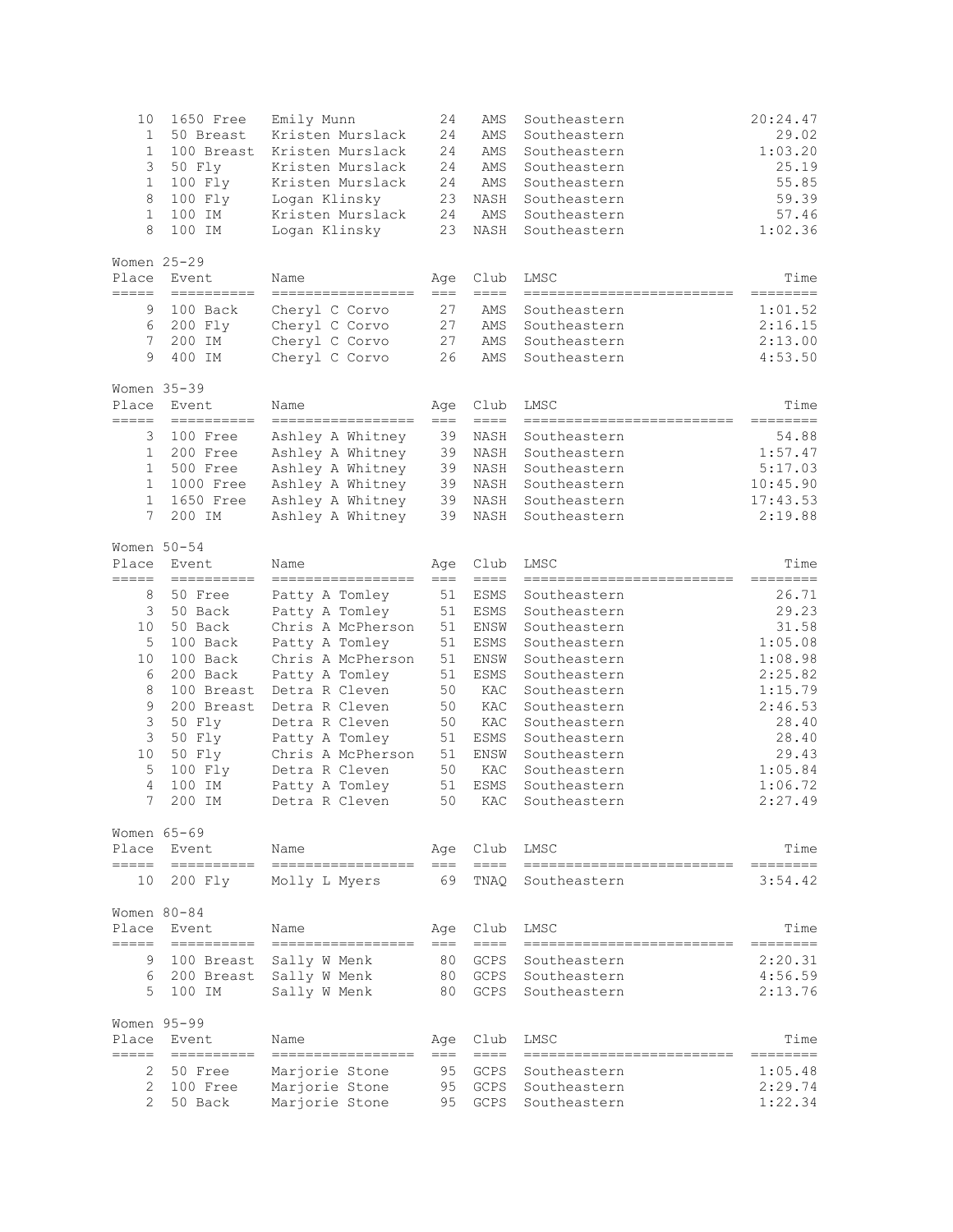| $\mathbf{1}$   | 50 Breast<br>$\mathbf 1$<br>100 Breast | Marjorie Stone<br>Marjorie Stone | 95<br>95    | GCPS<br><b>GCPS</b> | Southeastern<br>Southeastern          | 1:10.72<br>2:44.50 |
|----------------|----------------------------------------|----------------------------------|-------------|---------------------|---------------------------------------|--------------------|
| Men 18-24      |                                        |                                  |             |                     |                                       |                    |
| Place<br>===== | Event<br>----------                    | Name<br>=================        | Age<br>$==$ | Club<br>$==-=$      | LMSC<br>--------------------------    | Time<br>--------   |
| 6              | 50 Free                                | William McKinney                 | 23          | AMS                 | Southeastern                          | 20.87              |
| 8              | 200 Breast                             | Robert J Ellwanger               | 24          | AMS                 | Southeastern                          | 2:18.44            |
| 2              | 50 Fly                                 | William McKinney                 | 23          | AMS                 | Southeastern                          | 22.30              |
| 5              | 100 IM                                 | William McKinney                 | 23          | AMS                 | Southeastern                          | 53.20              |
| Men 40-44      |                                        |                                  |             |                     |                                       |                    |
| Place<br>===== | Event<br>==========                    | Name<br>------------------       | Age<br>$==$ | Club<br>$====$      | LMSC<br>--------------------------    | Time<br>========   |
| 5              | 50 Breast                              | Jasson Velez                     | 41          | OLD1                | Southeastern                          | 27.21              |
|                | 5<br>100 Breast                        | Jasson Velez                     | 41          | OLD1                | Southeastern                          | 58.96              |
| Men 55-59      |                                        |                                  |             |                     |                                       |                    |
| Place          | Event                                  | Name                             | Age         | Club                | LMSC                                  | Time               |
| =====          | ==========                             | ------------------               | $==$        | $== == =$           | ===============                       | ========           |
|                | 9<br>50 Free                           | Richard L Hughey                 | 55          | AMS                 | Southeastern                          | 23.28              |
|                | 3<br>50 Back                           | Richard L Hughey                 | 55          | AMS                 | Southeastern                          | 25.73              |
|                | 6<br>200 Back                          | Roger Von Jouanne                | 57          | MATT                | Southeastern                          | 2:15.38            |
|                | 9<br>200 Fly                           | Rick Schumacher                  | 55          | <b>RATS</b>         | Southeastern                          | 2:21.95            |
| 3              | 100 IM                                 | Richard L Hughey                 | 55          | AMS                 | Southeastern                          | 57.92              |
| 9              | 200 IM                                 | Roger Von Jouanne                | 57          | MATT                | Southeastern                          | 2:16.25            |
| 5              | 400 IM                                 | Roger Von Jouanne                | 57          | MATT                | Southeastern                          | 4:56.93            |
| Men 75-79      |                                        |                                  |             |                     |                                       |                    |
| Place<br>===== | Event<br>----------                    | Name                             | Age         | Club<br>$== == =$   | LMSC<br>---------------<br>---------- | Time<br>========   |
|                | 100 Free<br>4                          | =================<br>Ed Reed     | $==$<br>75  | <b>CTMS</b>         | Southeastern                          | 1:05.62            |
|                | 3<br>200 Free                          | Ed Reed                          | 75          | <b>CTMS</b>         | Southeastern                          | 2:26.81            |
|                | 4<br>50 Breast                         | Ed Reed                          | 75          | <b>CTMS</b>         | Southeastern                          | 37.42              |
|                | 4<br>100 Breast                        | Ed Reed                          | 75          | <b>CTMS</b>         | Southeastern                          | 1:24.27            |
| 4              | 200 Breast                             | Ed Reed                          | 75          | <b>CTMS</b>         | Southeastern                          | 3:08.57            |
| 4              | 100 IM                                 | Ed Reed                          | 75          | <b>CTMS</b>         | Southeastern                          | 1:15.74            |
| 3              | 200 IM                                 | Ed Reed                          | 75          | <b>CTMS</b>         | Southeastern                          | 2:51.12            |
| $\overline{2}$ | 400 IM                                 | Ed Reed                          | 75          | <b>CTMS</b>         | Southeastern                          | 6:16.17            |
| Men 80-84      |                                        |                                  |             |                     |                                       |                    |
| Place<br>===== | Event<br>----------                    | Name<br>----------------         | Age<br>$==$ | Club<br>$== == =$   | LMSC<br>==========                    | Time<br>========   |
|                | 3<br>50 Fly                            | William J Lauer                  | 83          | TNAO                | Southeastern                          | 40.73              |
| 5              | 100 Fly                                | William J Lauer                  | 84          | TNAQ                | Southeastern                          | 1:48.12            |
| 2              | 200 Fly                                | William J Lauer                  | 83          | TNAQ                | Southeastern                          | 3:54.84            |
| 8              | 100 IM                                 | William J Lauer                  | 83          | TNAQ                | Southeastern                          | 1:30.94            |
| 2              | 200 IM                                 | William J Lauer                  | 84          | TNAO                | Southeastern                          | 3:33.77            |
| $\overline{2}$ | 400 IM                                 | William J Lauer                  | 83          | TNAO                | Southeastern                          | 7:27.47            |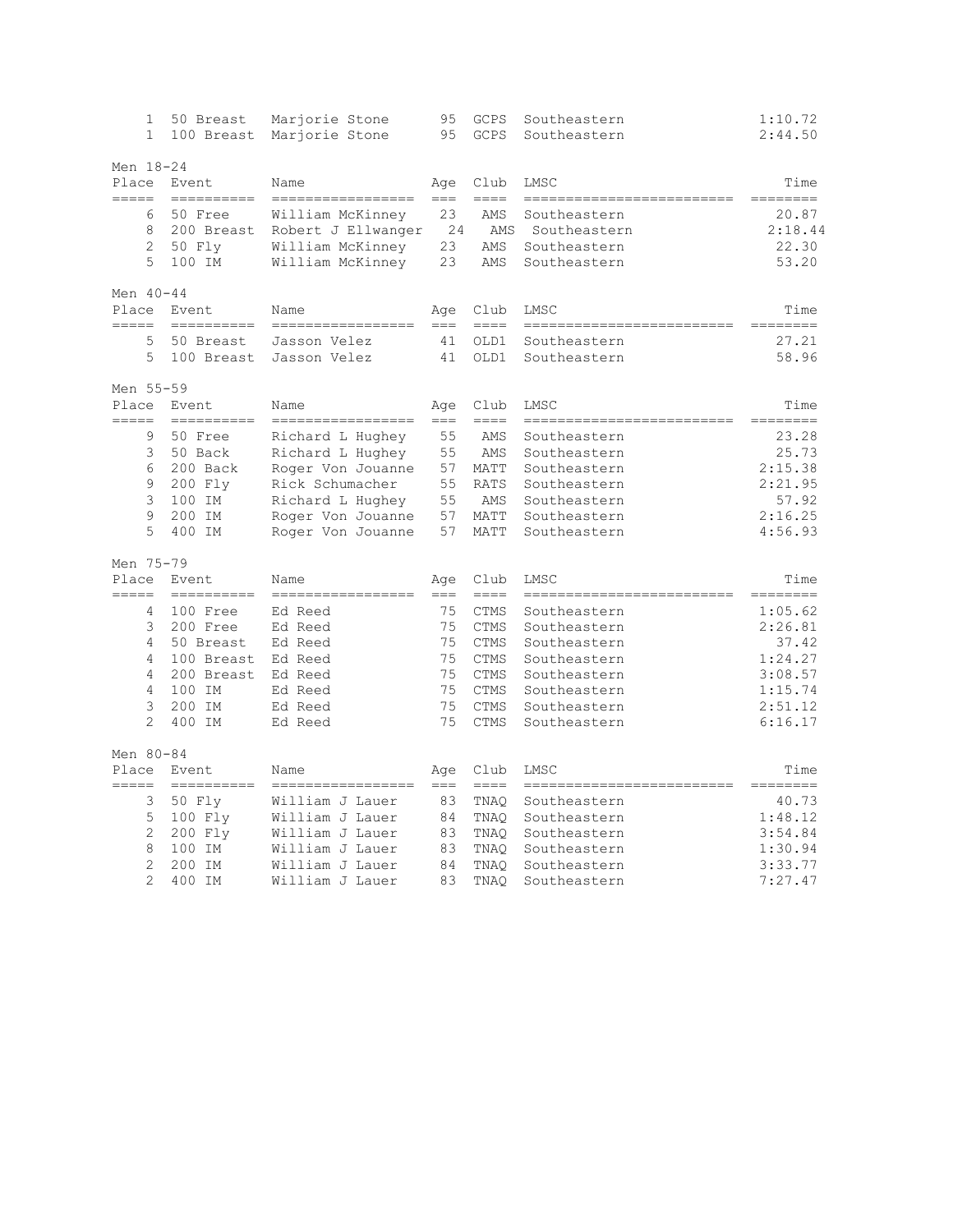## **Communication Committee**

(Newsletter and website) Barbara Calhoun

Our intent is to publish quarterly, on a semi-regular basis. We welcome photos and stories, and story ideas, from our members! Since this is the 50<sup>th</sup> Anniversary of USMS, please send us any stories or pictures about the early years of the group and we will publish them throughout the year. Our intent is to ensure a broad representation of news from our entire LMSC. Our editorial deadline is about two weeks prior to each issue, and we can provide that information, going forward, to anyone interested in submitting content. In each issue, we include the following information:

- LMSC issues/meetings/convention happenings, new rules, etc
- Upcoming meets
- Special events
- Any other news and tidbits from our members (awards, certification classes, clinics)

# **Coaches Committee Report**

Chris Powers

Currently this position has been in transition and a new chair is being sought.

### **Southeastern LMSC Open Water Committee Report 2019**

helen naylor, chair February 1, 2020

**In 2019**, we had three open water events, all in various parts of the Tennessee River, all downstream:

- Rat Race. Stan Corcoran, race director, 2.4 and 4.5 mile swims
- $\downarrow$  Bridges to Bluffs. Jack McAfee & Blaik Ogle, race directors. 10K (6.2 miles)
- $\frac{1}{2}$  Swim the Suck. Karah Nazor, race director. 10.2 miles

The 13<sup>th</sup> Annual Rat Race was held on June 1<sup>st</sup>. We had over 150 swimmers, with a little over 100 of those swimming the 4.5 mile event and the other 50 plus swimming the 2.4 mile event. A new record! If anyone wants to venture into open water, i highly recommend this as a first event. Entries are open… It is lots of fun. Since it is early in the season, it will give you a chance to get ready for the longer events later in the vear (<del>୦</del>)

Next up was Bridges to Bluffs on September 21<sup>st</sup>. This event also served as the US Masters Open Water Marathon National Championship. This was the 3<sup>rd</sup> year of the event and the initial 100 slots sold out in under 12 hours. They added a wait list and filled that up too, adding an additional 75 slots. Once again, a very successful race, and a good time was had by all!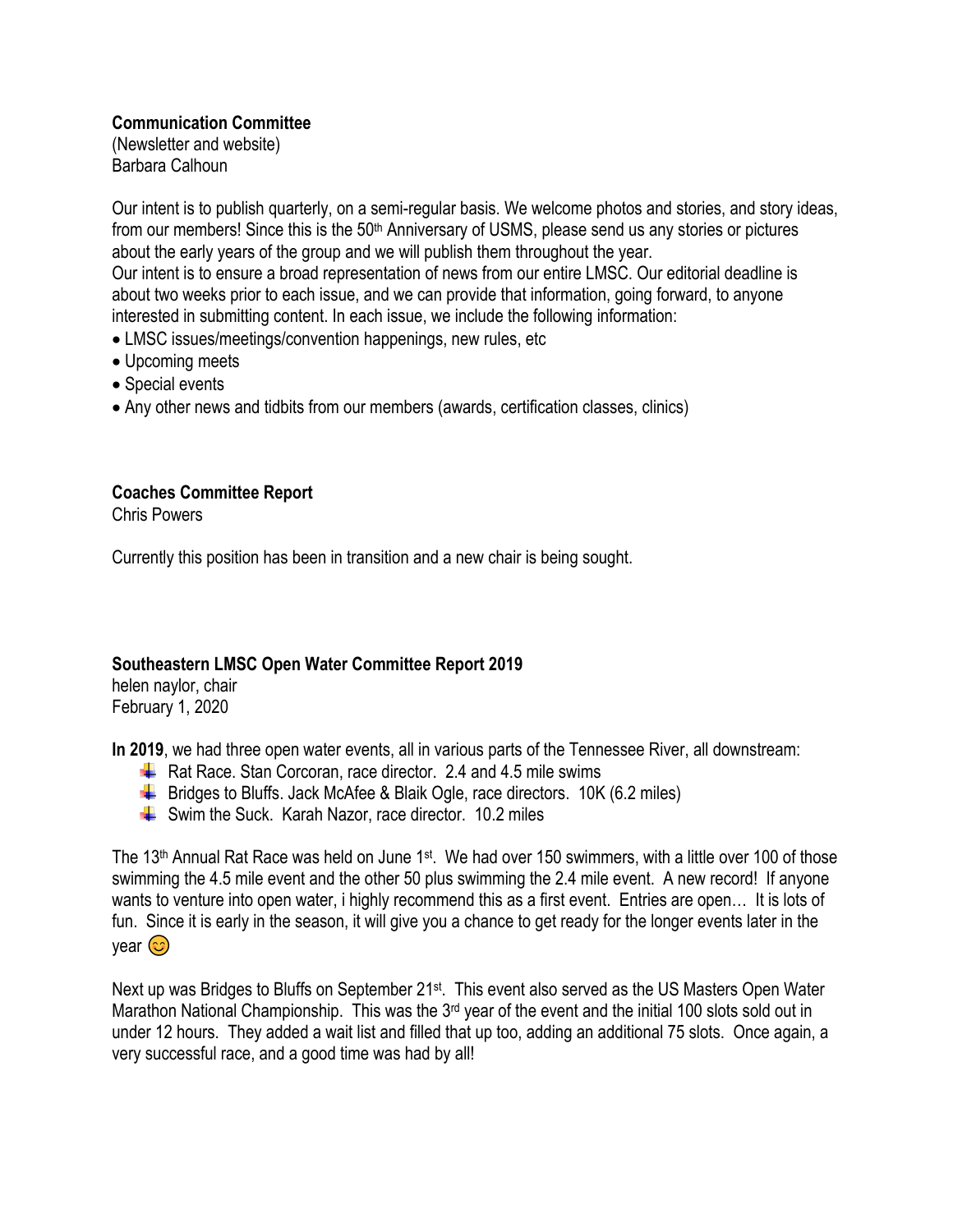The final open water event of the year was the 10<sup>th</sup> Annual Swim the Suck, held October 12<sup>th</sup>. This event is on a lot of Open Water swimmers "bucket list" and sells out very quickly. If you want to do it this year, i hope you were online earlier today, as the 115 entries for this race usually sell out in about 15 minutes! If you didn't enter, there is a wait list, as things happen between Feb 1 and October and a few slots may open up.

**In 2020**, we will once again have all three races above, and have added a new event to the sanctioned open water stable, Swim Around Hobbs Island. This event will be dual sanctioned with USA Swimming, and will offer three different distances, a 1, 2, and 5 mile option. Unlike the others, which are usually all downstream, the first half of each distance will be upstream, so you'll have the current to help get you home. This means that all 3 Triple Crown Races are now USMS sanctioned (Hobbs Island, Bridges to Bluffs and Swim the Suck)

Details and links to event sites and registration are below. Order listed is by registration date, not event date!

- $\downarrow$  14<sup>th</sup> Annual Rat Race: <https://chattanoogaswimfest.org/>
	- ❖ Sunday, May 31, 2020
	- ❖ Registration is open (opened January 20, 2020)
	- ❖ This year, we will be at Chester Frost and the course will be 3 miles (1 mile square loop)
	- ❖ This race will also be dual sanctioned with USA Swimming
- $\downarrow$  11<sup>th</sup> Annual Swim the Suck: <http://www.swimthesuck.org/>
	- ❖ Saturday, October 12, 2020
	- ❖ Registration is open (opened earlier today (February 1st at 11am CST)
	- ❖ 10K (6.2 miles)
- 4<sup>th</sup> Annual Bridges To Bluffs: <https://knoxvilleopen-waterswimmers.squarespace.com/information>
	- ❖ Saturday, September 13, 2020
	- ❖ Registration will open on (or around) March1st
	- ❖ 10.2 miles
	- ❖ This race may be dual sanctioned with USA Swimming
	- 6<sup>th</sup> Annual Swim Around Hobbs Island: <http://www.teamrockettri.org/swim-hobbs-island/>
		- ❖ Saturday, September 20, 2020
		- ❖ Registration will open on April 15th
		- ❖ 1, 2, and 5 mile options
		- ❖ This race will be dual sanctioned with USA Swimming

Respectfully submitted helen naylor